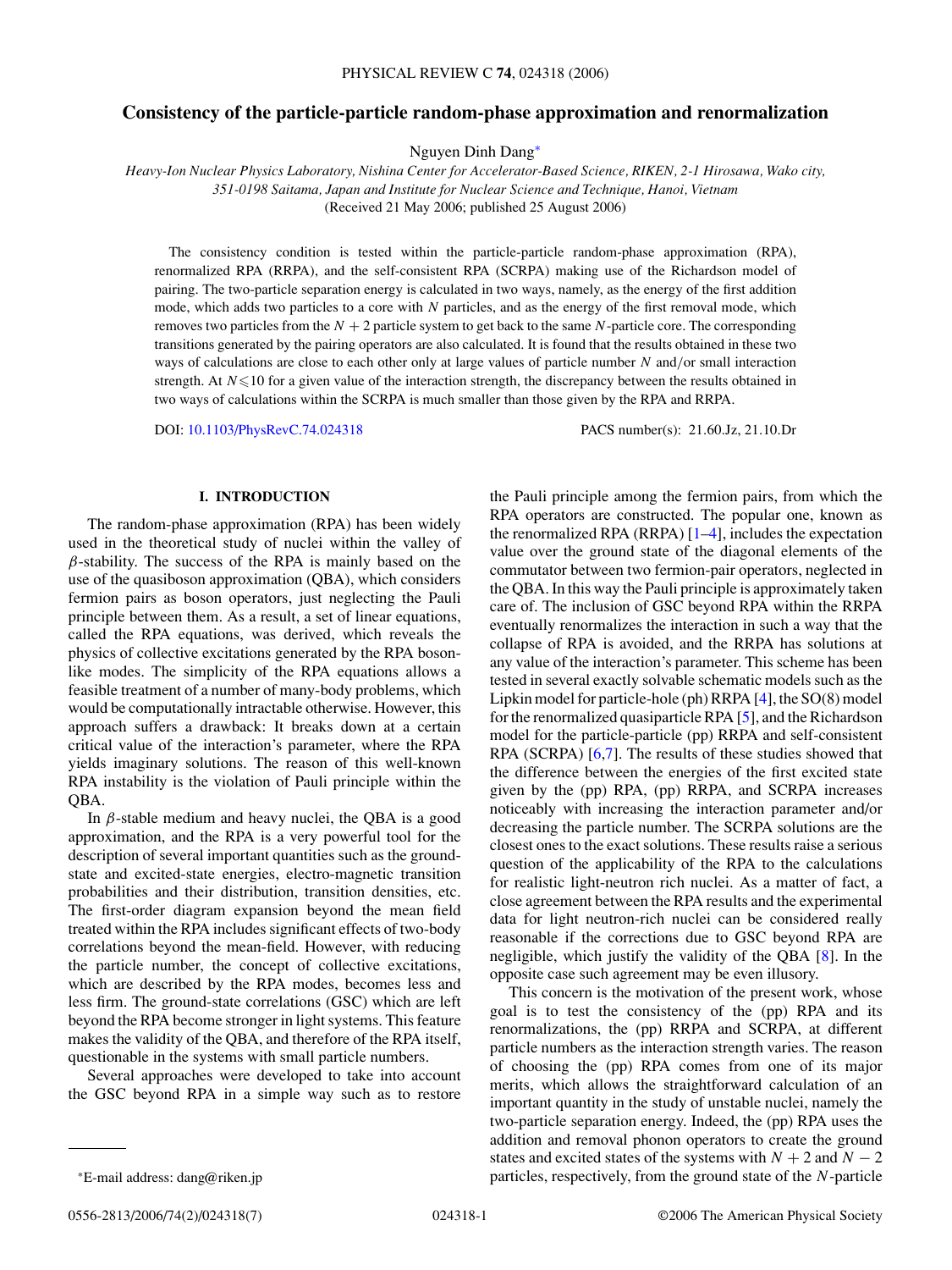<span id="page-1-0"></span>system. Therefore the two-particle separation energy of the  $(N + 2)$ -particle system can be calculated either as the energy of the lowest excited state generated by the addition mode, which adds two particles to the core with *N* particles, or as that generated by the removal mode, which removes two particles from the core with  $N + 2$  particles. A consistent theory should give identical results in either way of calculation. By analyzing the results obtained in two ways of calculations within all three approaches, namely, the RPA, RRPA, and SCRPA in their application to an exactly solvable schematic model, namely the Richardson model [\[9\]](#page-6-0), the present work may shed light on the consistency of these approaches, in particular, in their application to systems with small particle numbers (light systems).

The paper is organized as follows. The brief outline of the (pp) RPA, RRPA, and SCRPA applied to the Richardson model is presented in Sec.II. As the present paper deals only with (pp) RPA and its renormalization, the prefix (pp) will be omitted hereafter. The results of numerical calculations are analyzed in Sec. [III.](#page-4-0) The paper is summarized in the last section, where conclusions are drawn.

# **II. RPA, RRPA AND SCRPA WITHIN THE RICHARDSON MODEL**

### **A. The Richardson model**

The Richardson model, considered in the present paper, consists of  $\Omega$  doubly-fold equidistant levels, which interact via a pairing force with parameter *G*. The model Hamiltonian<br>
is given as [6,7]<br>  $H = \sum_{i=1}^{\Omega} (\epsilon_i - \lambda) N_i - G \sum_{i=1}^{\Omega} P_i^{\dagger} P_j,$  (1) is given as  $[6,7]$ 

$$
H = \sum_{i=1}^{\Omega} (\epsilon_i - \lambda) N_i - G \sum_{i,j=1}^{\Omega} P_i^{\dagger} P_j, \qquad (1)
$$

where the particle-number operator  $N_i$  and pairing operators  $P_i^{\dagger}$ ,  $P_i$  are defined as  $N_i$  and pairi<br> $\sum_{i=1}^{n}$ ,  $P_i =$  (

$$
N_i = c_i^{\dagger} c_i + c_{-i}^{\dagger} c_{-i}, \quad P_i^{\dagger} = c_i^{\dagger} c_{-i}^{\dagger}, \quad P_i = (P_i^{\dagger})^{\dagger}.
$$
 (2)

These operators fulfill the following exact commutation relations:

$$
[P_i, P_j^{\dagger}] = \delta_{ij}(1 - N_i), \tag{3}
$$

$$
[N_i, P_j^{\dagger}] = 2\delta_{ij} P_j^{\dagger}, \qquad [N_i, P_j] = -2\delta_{ij} P_j. \qquad (4)
$$

The single-particle energies of the equidistant levels are defined as  $\epsilon_i = i\epsilon$  with *i* running over all  $\Omega$  levels. The present paper considers only the ph-symmetric case. This means that, in the absence of interaction ( $G = 0$ ), the lowest  $\Omega/2$  levels are filled with  $N = \Omega$  particles (two particles on each level). Numerating particle (*p*) and hole (*h*) levels from the levels nearest to the Fermi level, the particle and hole energies are equal to  $\epsilon_p = \epsilon(\Omega/2 + p)$  and  $\epsilon_h = \epsilon(\Omega/2 - h + 1)$ , respectively, with  $p(h) = 1, \ldots, \Omega/2$ . The Fermi level  $\epsilon_F$ is defined as

$$
\epsilon_F = [\epsilon(\Omega + 1) - G]/2. \tag{5}
$$

There are several methods of solving exactly the pairing problem described by Hamiltonian (1), namely, the Richardson method [\[9\]](#page-6-0), the infinite-dimensional algebras in Ref. [\[10\]](#page-6-0), and the direct diagonalization of Hamiltonian (1) in the Fock space [\[11\]](#page-6-0).

### **B. RPA**

The outline of the RPA is given in detail in Ref. [\[12\]](#page-6-0). It uses the addition  $A^{\dagger}_{\mu}$  and removal  $R^{\dagger}_{\lambda}$  phonon operators to create the ground states and excited states of the systems with  $N + 2$ and *N* − 2 particles, respectively, from the ground state of the *N*-particle system. Applied to the Richardson model, these addition and removal phonon operators are given as icles, respectively, from<br>tem. Applied to the Ripport<br>moval phonon operator<br> $\frac{1}{\mu} = \sum X_p^{(\mu)} Q_p^{\dagger} - \sum$ 

$$
A_{\mu}^{\dagger} = \sum_{p} X_{p}^{(\mu)} Q_{p}^{\dagger} - \sum_{h} Y_{h}^{(\mu)} Q_{h},
$$
\n
$$
R_{\lambda}^{\dagger} = \sum_{h} X_{h}^{(\lambda)} Q_{h}^{\dagger} - \sum_{h} Y_{p}^{(\lambda)} Q_{p},
$$
\n(7)

and

$$
R_{\lambda}^{\dagger} = \sum_{h} X_{h}^{(\lambda)} Q_{h}^{\dagger} - \sum_{p} Y_{p}^{(\lambda)} Q_{p}, \qquad (7)
$$

respectively, where

$$
Q_p^{\dagger} = P_p^{\dagger}, \qquad Q_h = -P_h^{\dagger}.
$$
 (8)

The RPA assumes the validity of the QBA, which replaces the expectation value of the commutation relations  $[Q_i, Q_j]$ in the RPA ground state  $|N, 0\rangle$  of *N*-particle system with that obtained in the Hartree-Fock  $(HF)$  ground state  $|HF\rangle$ , namely,

$$
\langle N, 0 | [Q_i, Q_j^{\dagger}] | N, 0 \rangle \simeq \langle \text{HF} | [Q_i, Q_j^{\dagger}] | \text{HF} \rangle = \delta_{ij},
$$
  
(i, j) = (p, p'), (h, h'), (9)

since  $\langle HF|N_p|HF\rangle = 0$ , and  $\langle HF|N_h|HF\rangle = 2$ . Using the QBA (9), one can easily verify that the expectation values of the commutation relations for addition and removal operators in the RPA ground state are of bosonic type, i.e.,

$$
\langle N, 0|[A_{\mu}, A^{\dagger}_{\mu'}]|N, 0\rangle = \delta_{\mu\mu'}, \langle N, 0|[R_{\lambda}, R^{\dagger}_{\lambda'}]|N, 0\rangle = \delta_{\lambda\lambda'},
$$
\n(10)

if the *X* and *Y* amplitudes obey the following normalization (orthogonality) conditions: vertices obey<br> *p*  $\frac{(\mu')}{p} - \sum$ 

ality) conditions:

\n
$$
\sum_{p} X_{p}^{(\mu)} X_{p}^{(\mu')} - \sum_{h} Y_{h}^{(\mu)} Y_{h}^{(\mu')} = \delta_{\mu\mu'},
$$
\n
$$
\sum_{h} X_{h}^{(\lambda)} X_{h}^{(\lambda')} - \sum_{p} Y_{p}^{(\lambda)} Y_{p}^{(\lambda')} = \delta_{\lambda\lambda'},
$$
\n(11)

\n
$$
\sum_{p} X_{p}^{(\mu)} Y_{p}^{(\lambda)} - \sum_{h} X_{h}^{(\lambda)} Y_{h}^{(\mu)} = 0,
$$
\nclosure relations

\n
$$
\sum_{p} X_{p}^{(\mu)} X_{p'}^{(\mu)} - \sum_{p} Y_{p}^{(\lambda)} Y_{p'}^{(\lambda)} = \delta_{pp'},
$$

while the closure relations

$$
\text{source relations} \sum_{\mu} X_p^{(\mu)} X_{p'}^{(\mu)} - \sum_{\lambda} Y_p^{(\lambda)} Y_{p'}^{(\lambda)} = \delta_{pp'},
$$
\n
$$
\sum_{\lambda} X_h^{(\lambda)} X_{h'}^{(\lambda)} - \sum_{\mu} Y_h^{(\mu)} Y_{h'}^{(\mu)} = \delta_{hh'}, \qquad (12)
$$
\n
$$
\sum_{\lambda} X_h^{(\lambda)} Y_p^{(\lambda)} - \sum_{\mu} X_p^{(\mu)} Y_h^{(\mu)} = 0
$$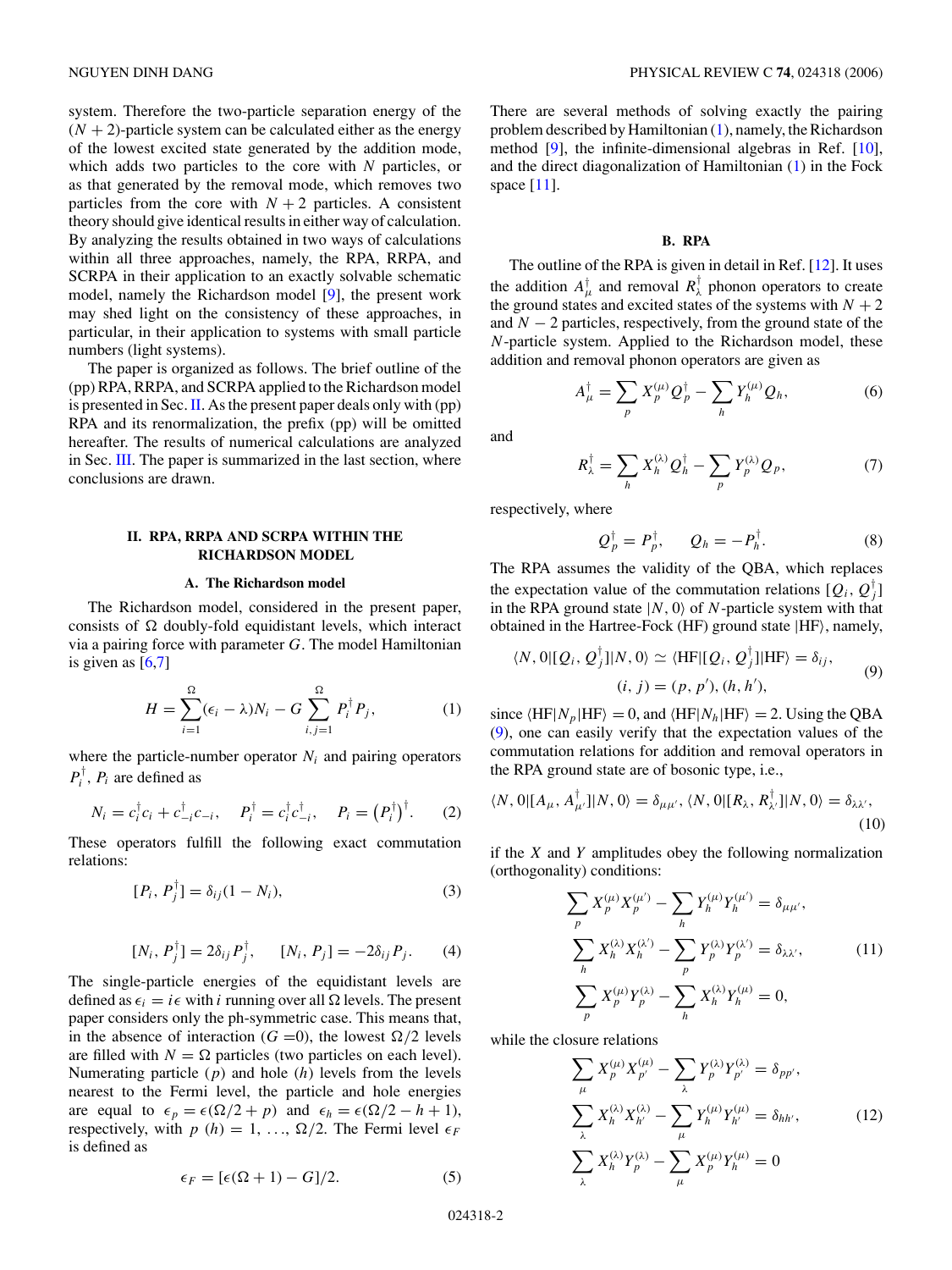<span id="page-2-0"></span>guarantee the following inverse transformation of Eqs. [\(6\)](#page-1-0) and  $(7)$ ;

he following inverse transformation of Eqs. (6)  
\n
$$
Q_p^{\dagger} = \left[ \sum_{\mu} X_p^{(\mu)} A_{\mu}^{\dagger} + \sum_{\lambda} Y_p^{(\lambda)} R_{\lambda} \right],
$$
\n
$$
Q_h = \left[ \sum_{\lambda} X_h^{(\lambda)} R_{\lambda} + \sum_{\mu} Y_h^{(\mu)} A_{\mu}^{\dagger} \right].
$$
\n(13)

The RPA equations are obtained by linearizing the equation of motion with Hamiltonian [\(1\)](#page-1-0) and operators *A*† and *R*† . The matrix form of the RPA equation for the addition mode is ations are obtain<br> *A B A B A**B A**B C*  $\begin{pmatrix} X^{(\mu)} \\ Y^{(\mu)} \end{pmatrix}$ 

$$
\begin{pmatrix} A & B \\ -B & C \end{pmatrix} \begin{pmatrix} X^{(\mu)} \\ Y^{(\mu)} \end{pmatrix} = E_{\mu} \begin{pmatrix} X^{(\mu)} \\ Y^{(\mu)} \end{pmatrix}, \tag{14}
$$

where the submatrices  $A$ ,  $B$ , and  $C$  are found as  $[6,12]$ 

$$
A_{pp'}^{\text{RPA}} = \langle \text{HF} | [Q_p, [H, Q_{p'}^{\dagger}]] | \text{HF} \rangle
$$
  
= 
$$
2 \left[ \epsilon \left( p - \frac{1}{2} \right) + \frac{G}{2} \right] \delta_{pp'} - G,
$$
 (15)

$$
B_{ph}^{\text{RPA}} = -\langle \text{HF} | [Q_p, [H, Q_h]] | \text{HF} \rangle = G, \quad (16)
$$

$$
C_{hh'}^{\text{RPA}} = -\langle \text{HF} | [Q_h, [H, Q_{h'}^\dagger]] | \text{HF} \rangle
$$
  
= 
$$
-2 \left[ \epsilon \left( h - \frac{1}{2} \right) + \frac{G}{2} \right] \delta_{hh'} + G.
$$
 (17)

# **C. RRPA**

The QBA [\(9\)](#page-1-0) neglects GSC beyond RPA. The latter make the expectation value of  $N_p$  deviate from zero and that of  $N_h$  deviate from 2. In order to take this effect into account, the RRPA considers the following renormalized addition and removal phonon operators: from 2. In order to tak<br>onsiders the following<br>non operators:<br> $\frac{1}{\mu} = \sum X_p^{(\mu)} \overline{Q}_p^{\dagger} - \sum_{\mu}$ 

nonon operators:

\n
$$
\mathcal{A}_{\mu}^{\dagger} = \sum_{p} X_{p}^{(\mu)} \overline{Q}_{p}^{\dagger} - \sum_{h} Y_{h}^{(\mu)} \overline{Q}_{h}, \quad \text{and}
$$
\n
$$
\mathcal{R}_{\lambda}^{\dagger} = \sum_{h} X_{h}^{(\lambda)} \overline{Q}_{h}^{\dagger} - \sum_{p} Y_{p}^{(\lambda)} \overline{Q}_{p},
$$
\n(18)

respectively, with the abbreviation

$$
\overline{O}_{i}^{\dagger} = \frac{\mathcal{O}_{i}^{\dagger}}{\sqrt{\langle D_{i} \rangle}}, \quad \overline{\mathcal{O}}_{i} = \frac{\mathcal{O}_{i}}{\sqrt{\langle D_{i} \rangle}},
$$
\n
$$
\langle D_{i} \rangle \equiv \langle \overline{N}, 0 | D_{i} | \overline{N}, 0 \rangle, \quad i = p, h,
$$
\nwhere the correlated ground state  $|\overline{N}, 0\rangle$  is defined as the

vacuum of the operators  $A_\mu$  and  $R_\lambda$ , i.e.; Example 1 and  $R_{\lambda}$ ,<br>  $A_{\mu} | N, 0 \rangle = R_{\lambda} | N, 0 \rangle$ 

$$
\mathcal{A}_{\mu}|\widetilde{N,0}\rangle = \mathcal{R}_{\lambda}|\widetilde{N,0}\rangle = 0.
$$
 (20)

The GSC factors  $\langle D_i \rangle$  are the expectation values of the operators

$$
D_p = 1 - N_p, \quad D_h = N_h - 1,\tag{21}
$$

operators<br>  $D_p = 1 - N_p$ ,  $D_h = N_h - 1$ , (21)<br>
in the correlated ground state  $|\widetilde{N, 0}\rangle$ , Eq. (20). They are introduced in the definition  $(18)$  to preserve the ground-state expectation value of the commutation relation [\(3\)](#page-1-0). Indeed, using Eq.  $(3)$  and definition  $(8)$ , one obtains the exact commutation relations for operators  $Q_i$  and  $Q_i^{\dagger}$  in the form

$$
[Q_p, Q_{p'}^{\dagger}] = \delta_{pp'} D_p, \qquad [Q_h, Q_{h'}^{\dagger}] = \delta_{hh'} D_h. \qquad (22)
$$

Using this exact relation  $(22)$  and the definition  $(20)$ , one can see that the renormalized addition and removal operators satisfy the boson commutation relations in the correlated ground state, Eq. (20),

$$
\langle [\mathcal{A}_{\mu}, \mathcal{A}_{\mu'}^{\dagger}] \rangle = \delta_{\mu \mu'}, \quad \langle [\mathcal{R}_{\lambda}, \mathcal{R}_{\lambda'}^{\dagger}] \rangle = \delta_{\lambda \lambda'}, \tag{23}
$$

if the amplitudes  $X$  and  $Y$  satisfy the same RPA orthogonality conditions  $(11)$ , while the same RPA closure relations  $(12)$ guarantee the following inverse transformation of Eq. (18):

ons (11), while the same RPA closure relations (12)  
be the following inverse transformation of Eq. (18):  

$$
Q_p^{\dagger} = \sqrt{\langle D_p \rangle} \left[ \sum_{\mu} X_p^{(\mu)} \mathcal{A}_{\mu}^{\dagger} + \sum_{\lambda} Y_p^{(\lambda)} \mathcal{R}_{\lambda} \right],
$$

$$
Q_h = \sqrt{\langle D_h \rangle} \left[ \sum_{\lambda} X_h^{(\lambda)} \mathcal{R}_{\lambda} + \sum_{\mu} Y_h^{(\mu)} \mathcal{A}_{\mu}^{\dagger} \right].
$$
(24)

instead of Eq. (13).

The RRPA equations are obtained in the same way as that for the derivation of the RPA equations, assuming the factorization

$$
\langle D_i D_j \rangle \simeq \langle D_i \rangle \langle D_j \rangle, \tag{25}
$$

as well as neglecting all the expectation values  $\langle Q_{p'}^{\dagger} Q_p \rangle$ ,  $\langle Q_p Q_h \rangle$ , and  $\langle Q_h^{\dagger} Q_{h'} \rangle$ . The RRPA submatrices obtained in this way for the addition modes have the form

$$
A_{pp'}^{\text{RRPA}} = 2 \left[ \epsilon \left( p - \frac{1}{2} \right) + \frac{G}{2} \right] \delta_{pp'} - G \sqrt{\langle D_p \rangle \langle D_{p'} \rangle}, \quad (26)
$$

$$
B_{ph}^{\text{RRPA}} = G\sqrt{\langle D_p \rangle \langle D_h \rangle},\tag{27}
$$

$$
C_{hh'}^{\text{RRPA}} = -2 \left[ \epsilon \left( h - \frac{1}{2} \right) + \frac{G}{2} \right] \delta_{hh'} + G \sqrt{\langle D_h \rangle \langle D_{h'} \rangle}.
$$
 (28)  
They are different from the RPA submatrices (15)–(17) by the  
square roots  $\sqrt{\langle D_i \rangle \langle D_j \rangle}$ , which renormalize the interaction. In

They are different from the RPA submatrices  $(15)$ – $(17)$  by the  $\langle D_j \rangle$ , which renormalize the interaction. In the absence of GSC beyond RPA the expectation values  $\langle D_i \rangle$ become 1, and the RPA submatrices are recovered.

The equations for the expectation values  $\langle D_i \rangle$  are obtained following Refs.  $[4,6,7]$  in the form

$$
\langle D_p \rangle = \frac{1}{1 + 2 \sum_{\lambda} \left[ Y_p^{(\lambda)} \right]^2}, \qquad \langle D_h \rangle = \frac{1}{1 + 2 \sum_{\mu} \left[ Y_h^{(\mu)} \right]^2},\tag{29}
$$

which are exact in the present model because of the exact relation

$$
N_i = 2P_i^{\dagger} P_i. \tag{30}
$$

For the details see Ref. [\[6\]](#page-6-0). The set of Eqs.  $(14)$ ,  $(26)$ – $(28)$ , and (29) forms the closed set of RRPA equations, which are non-linear due to the presence of the backward-going amplitudes *Y* in the expressions for the GSC factors  $\langle D_i \rangle$  (29). In numerical calculations this set is solved self-consistently by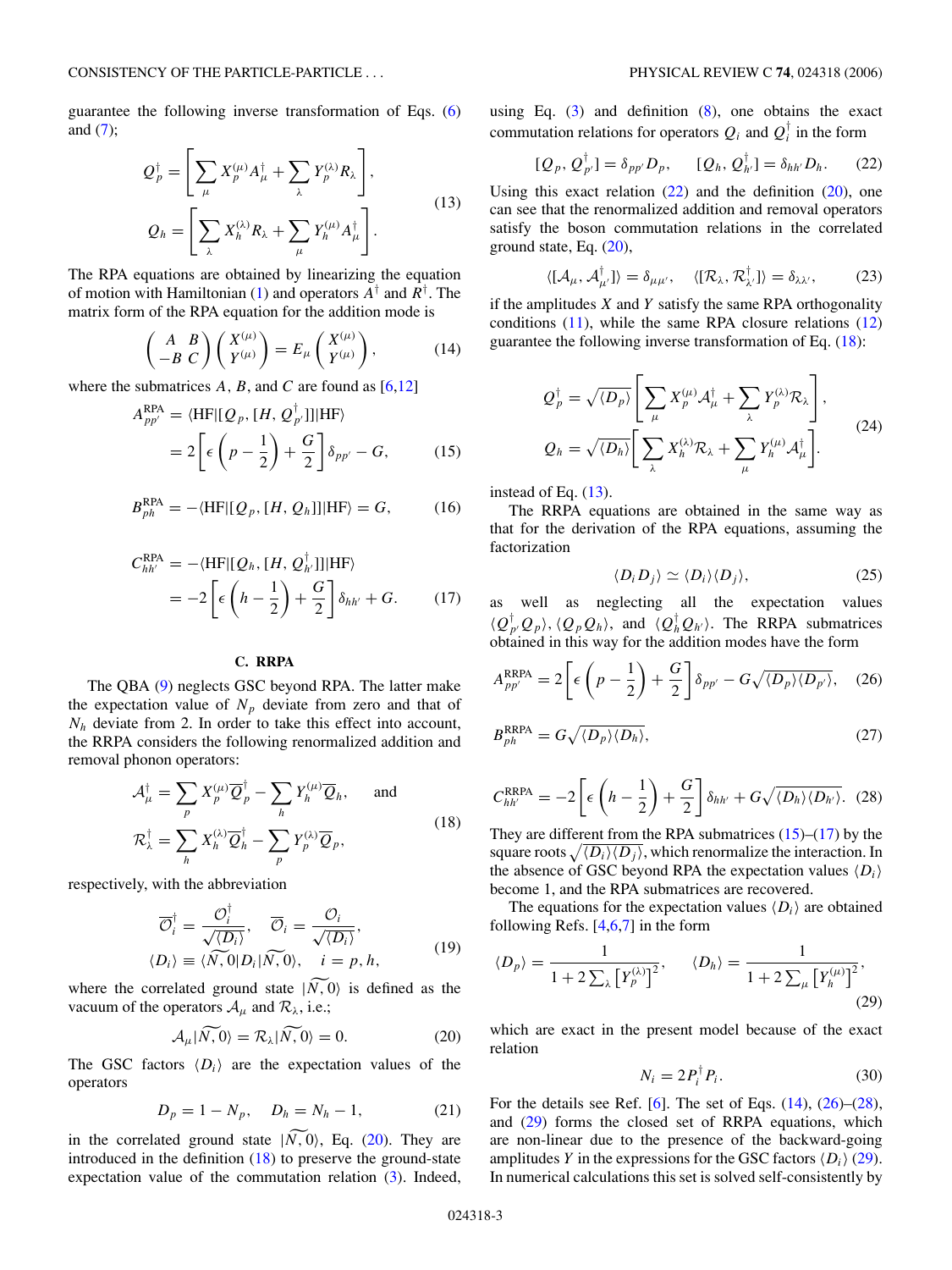<span id="page-3-0"></span>iteration. Knowing  $\langle D_i \rangle$ , one obtains the occupation numbers  $f_i$  from Eq. [\(21\)](#page-2-0) as

 $f_p = \frac{1}{2}(1 - \langle D_p \rangle), \quad f_h = \frac{1}{2}(1 + \langle D_h \rangle)$ )*,* (31) so that within the RPA  $(D<sub>i</sub> = 1)$  the HF occupation numbers  $f_p = 0$  and  $f_h = 1$  are recovered.

#### **D. SCRPA**

The only difference between the RRPA and SCRPA is that the latter includes the so-called screening factors, which are the expectations values  $\langle Q_p^{\dagger} Q_p \rangle$ ,  $\langle Q_p Q_h \rangle$ , and  $\langle Q_h^{\dagger} Q_{h'} \rangle$ neglected within the RRPA. They are derived using the inverse<br>transformation (24) and the definition of the correlated ground<br>state (20), and have the form [6,7]<br> $\langle Q_p^{\dagger} Q_{p'} \rangle = \langle P_p^{\dagger} P_{p'} \rangle = \sqrt{\langle D_p \rangle \langle D_{p'} \rangle} \sum Y_p^{(\lambda)} Y$ transformation [\(24\)](#page-2-0) and the definition of the correlated ground state  $(20)$ , and have the form  $[6,7]$ 

$$
\langle Q_p^{\dagger} Q_{p'} \rangle = \langle P_p^{\dagger} P_{p'} \rangle = \sqrt{\langle D_p \rangle \langle D_{p'} \rangle} \sum_{\lambda} Y_p^{\left(\lambda\right)} Y_{p'}^{\left(\lambda\right)},\tag{32}
$$

$$
\langle Q_p Q_h \rangle = \langle Q_h^{\dagger} Q_p^{\dagger} \rangle = - \langle P_h^{\dagger} P_p \rangle = - \langle P_p^{\dagger} P_h \rangle
$$
  
=  $\sqrt{\langle D_p \rangle \langle D_h \rangle} \sum_{\lambda} X_h^{(\lambda)} Y_p^{(\lambda)},$  (33)  

$$
\langle Q_{h'} \rangle = \sqrt{\langle D_h \rangle \langle D_{h'} \rangle} \sum Y_h^{(\mu)} Y_{h'}^{(\mu)} = \langle P_h^{\dagger} P_h \rangle - \delta_{hh'} \langle D_h \rangle,
$$

$$
\langle Q_h^{\dagger} Q_{h'} \rangle = \sqrt{\langle D_h \rangle \langle D_{h'} \rangle} \sum_{\mu} Y_h^{(\mu)} Y_{h'}^{(\mu)} = \langle P_{h'}^{\dagger} P_h \rangle - \delta_{hh'} \langle D_h \rangle,
$$
\n(34)

\nwith 
$$
\langle P_{h'}^{\dagger} P_h \rangle = \sqrt{\langle D_h \rangle \langle D_{h'} \rangle} \sum X_h^{(\lambda)} X_{h'}^{(\lambda)}.
$$

*λ*  $\sum X_h^{(\lambda)} X_{h'}^{(\lambda)}$ .  $\mathcal{L}^{\mathbf{A}_h, \mathbf{A}}$ 

The SCRPA submatrices are then given as [\[6,7\]](#page-6-0)

$$
A_{pp'} = \langle [\overline{Q}_p, [H, \overline{Q}_{p'}^\dagger]] \rangle = 2 \left\{ \left[ \epsilon \left( p - \frac{1}{2} \right) + \frac{G}{2} \right] + \frac{G}{\langle D_p \rangle} \left[ \sum_{p''} \langle Q_{p''}^\dagger Q_p \rangle - \sum_{h''} \langle Q_p Q_{h''} \rangle \right] \right\} \delta_{pp'}
$$

$$
- G \frac{\langle D_p D_{p'} \rangle}{\sqrt{\langle D_p \rangle \langle D_{p'} \rangle}}, \tag{35}
$$

$$
B_{ph} = -\langle [\overline{Q}_p, [H, \overline{Q}_h]] \rangle = G \frac{\langle D_p D_h \rangle}{\sqrt{\langle D_p \rangle \langle D_h \rangle}},
$$
(36)

$$
C_{hh'} = -\langle [\overline{Q}_h, [H, \overline{Q}_h^{\dagger}] ] \rangle = -2 \left\{ \left[ \epsilon \left( h - \frac{1}{2} \right) + \frac{G}{2} \right] + \frac{G}{\langle D_h \rangle} \left[ \sum_{h''} \langle Q_h^{\dagger} Q_{h''} \rangle - \sum_{p''} \langle Q_{p''}^{\dagger} Q_h^{\dagger} \rangle \right] \right\} \delta_{hh'}
$$

$$
+ G \frac{\langle D_h D_{h'} \rangle}{\sqrt{\langle D_h \rangle \langle D_{h'} \rangle}}. \tag{37}
$$

In principle no assumption on the factorization  $(25)$  is required within the SCRPA. However the factorization  $(25)$  does simplify greatly the calculations, whose results turn out to be quite close to those obtained without assuming Eq.  $(25)$  [\[6\]](#page-6-0). The equations for the GSC factors are the same as Eq. [\(29\)](#page-2-0).

## **E. Two-particle separation energy and pair transition**

# *1. Consistency in terms of two-particle separation energy*

Unlike the particle-hole RPA, where the solutions with negative eigenvalues have no physical meaning, each set of the (particle-particle) RPA, RRPA, and SCRPA equations has  $m + n$  solutions, all of which correspond to physical states. From them  $m (= N/2)$  in the present case) solutions correspond to the system with  $N + 2$  particles, whose excitation energies related to the ground-state (g.s.) energy  $\mathcal{E}_{g.s.}^{(N)}$  of the *N*-particle system are  $E_{\mu} \equiv \mathcal{E}_{\mu}^{(N+2)} - \mathcal{E}_{\text{g.s.}}^{(N)}$  with  $\mu = 1, \dots, m$ . The other *n* (=*N/*2) solutions have the eigenvalues equal to  $-E_{\lambda}$  ≡  $-[{\mathcal E}^{(N)}_{\text{g.s.}} - {\mathcal E}^{(N-2)}_{\lambda}]$  with  $\lambda = 1, \ldots, n$ . They correspond to the eigenstates of the system with  $N-2$  particles with the eigenvalues  $E_{\lambda}$ . Therefore the first eigenvalues  $E_{\mu=1}$  of the  $(N + 2)$ -particle system and  $E_{\lambda=1}$  of the  $(N - 2)$ -particle one are the ground-state energies of these systems related to that of the *N*-particle core. This means that they correspond to the two-particle separation energies  $S_{2p}^{(+)}(N+2)$  in the  $(N + 2)$ -particle system, and  $S_{2p}^{(-)}(N)$  in the core, which are defined as

$$
S_{2p}^{(+)}(N+2) = E_{\mu=1} \equiv \mathcal{E}_{g.s.}^{(N+2)} - \mathcal{E}_{g.s.}^{(N)},
$$
  
\n
$$
S_{2p}^{(-)}(N) = E_{\lambda=1} \equiv \mathcal{E}_{g.s.}^{(N)} - \mathcal{E}_{g.s.}^{(N-2)}.
$$
\n(38)

As such, in an exact or consistent theory, it follows from Eq.  $(38)$  that

$$
S_{2p}^{(+)}(N+2) = S_{2p}^{(-)}(N+2). \tag{39}
$$

This equation is called the consistency condition hereafter, which means that the two ways of calculating the two-particle separation energy as the energy of the addition mode, which adds two particles to the *N*-particle core, and that of the removal mode, which removes two particles from the  $(N + 2)$ particle system to get back to the same core, should give the same result. The expressions (38) were used in Ref. [\[8\]](#page-6-0) to calculate the two-neutron separation energies for  $N_c + 2$  and  $N_c$  nuclei, namely, <sup>12, 14</sup>C, <sup>10, 12</sup>Be, and <sup>9, 11</sup>Li, whose neutron cores consist of  $N_c = 8$  particles.

### *2. Pair-transition probability*

The pair transition is generated by the operator

2. *Pair-transition probability*  
The pair transition is generated by the operator  

$$
K = \sum_{i=p,h} (P_i^{\dagger} + P_i) = \sum_p (Q_p^{\dagger} + Q_p) - \sum_h (Q_h^{\dagger} + Q_h).
$$
(40)

By using the inverse transformation  $(24)$ , one obtains the By using the inverse transformation (24), one obtains the square  $|\langle N, 0|A_{\mu}K|N, 0\rangle|^2$  of the matrix element of the operator  $K$ , which corresponds to the transition probability from the ground state of the *N*-particle system to the onephonon state  $|\mu\rangle$  of the  $(N + 2)$ -particle system within the RRPA and/or SCRPA, in the following form: from the ground state of the *N*-pare<br>phonon state  $|\mu\rangle$  of the  $(N + 2)$ -pare<br>RRPA and/or SCRPA, in the followir<br> $B_{\mu}(N \rightarrow N + 2) \equiv |\langle \widetilde{N}, 0| A_{\mu} K | \widetilde{N}, \widetilde{N} \rangle$ f the  $(N + 2)$ -particle system wit<br>A in the following form:

$$
B_{\mu}(N \to N+2) \equiv |\langle \widetilde{N, 0} | A_{\mu} K | \widetilde{N, 0} \rangle|^2
$$
  
= 
$$
\left| \sum_{p} \sqrt{\langle D_p \rangle} X_p^{(\mu)} - \sum_{h} \sqrt{\langle D_h \rangle} Y_h^{(\mu)} \right|^2.
$$
 (41)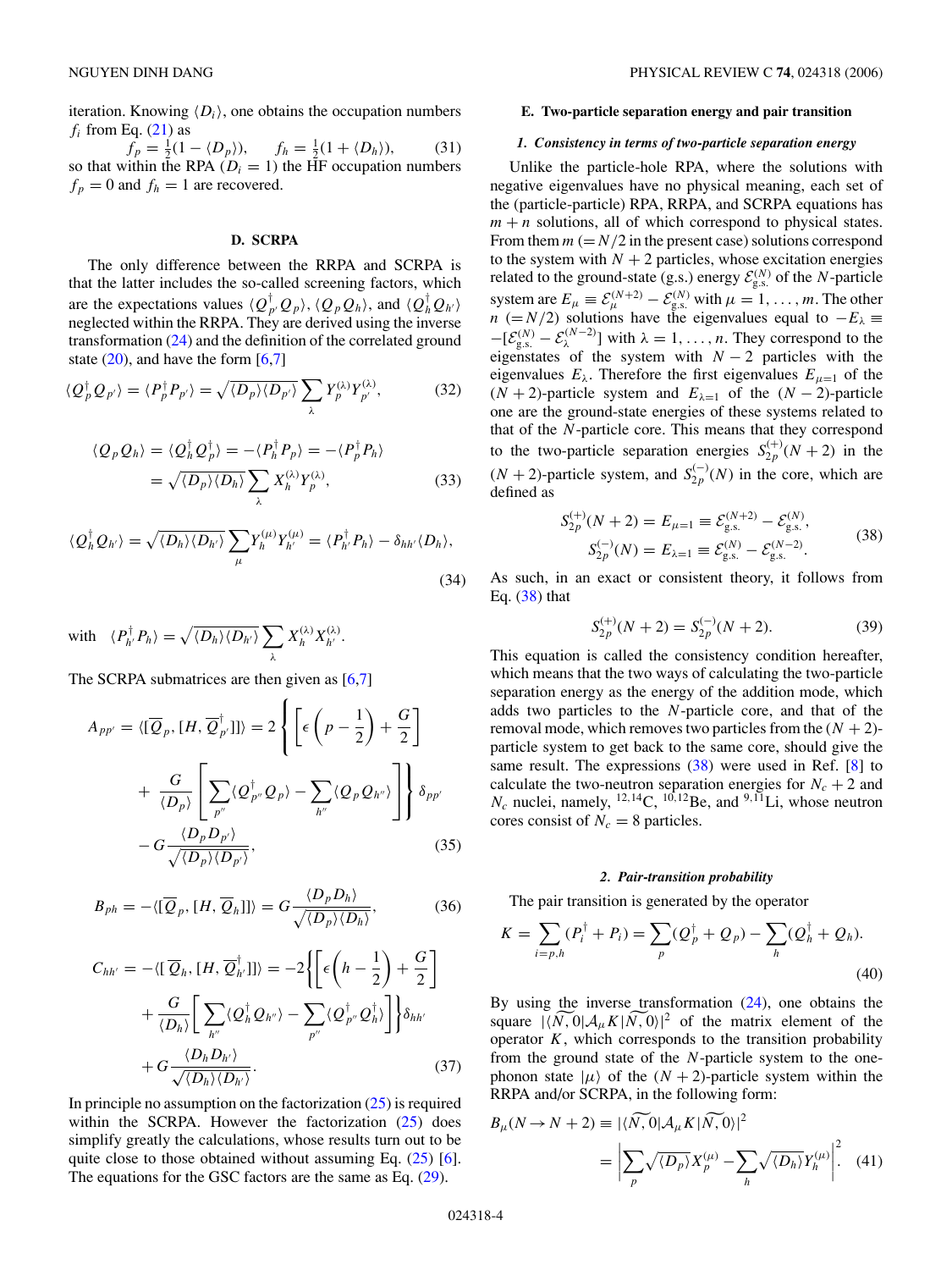<span id="page-4-0"></span>In the same way, the transition probability from the ground state of the *N*-particle system to the one-phonon state  $|\lambda\rangle$  of the  $(N-2)$ -particle system is proportional to  $1/N$  0.1 $\overline{R}$ ,  $K|\overline{N}$  0.1<sup>2</sup> which is given as In the same way, the transition<br>ground state of the *N*-particle syste<br>state  $|\lambda\rangle$  of the  $(N-2)$ -particle syst<br> $|\langle N, 0 | \mathcal{R}_{\lambda} K | N, 0 \rangle|^2$ , which is given as *Bha*(*N* − 2 + *B*) state of the *N* − 2*y*-particle syst<br>  $|\langle N, 0 | \mathcal{R}_{\lambda} K | N, 0 \rangle|^2$ , which is given a<br>  $B_{\lambda}(N - 2 \leftarrow N) \equiv |\langle N, 0 | \mathcal{R}_{\lambda} K | N, 0 \rangle|$  $\ddot{\phantom{0}}$ which is given as

$$
B_{\lambda}(N-2 \leftarrow N) \equiv |\langle \widetilde{N, 0} | \mathcal{R}_{\lambda} K | \widetilde{N, 0} \rangle|^2
$$
  
= 
$$
\left| \sum_{h} \sqrt{\langle D_{h} \rangle} X_{h}^{(\lambda)} - \sum_{p} \sqrt{\langle D_{p} \rangle} Y_{p}^{(\lambda)} \right|^2.
$$
 (42)

The corresponding expressions within the RPA are recovered by setting  $\langle D_i \rangle = 1$  in Eqs. [\(41\)](#page-3-0) and (42). From the consistency condition discussed in the preceding section it follows that

$$
B_{\mu=1}(N \to N+2) = B_{\lambda=1}(N \leftarrow N+2), \tag{43}
$$

which means that the probabilities of the pair transition between the ground states of  $N$ - and  $(N + 2)$ -particle systems should be the same in either direction. In the limit with  $\epsilon_{p>1} = \epsilon_{p=1} = \epsilon/2$  and  $\epsilon_{h>1} = \epsilon_{h=1} = -\epsilon/2$ , the Richardson model is reduced to the well-known two-level model, in which each of the two levels is *N*-fold and the Fermi level [\(5\)](#page-1-0) is located at  $\epsilon_F = -G/2$ . This degenerate model has been studied in detail in Refs. [\[13–15\]](#page-6-0). The RRPA solutions of this model yields the following two-particle separation energies m detail in Refs.<br>ields the followitelds the followite<br>Basic (73) and (74)<br> $\binom{(+)}{2p}(N+2) = \sqrt{p^2+2p^2}$ 

Another yields the following two-particle separation energies

\n[see, e.g., Eqs. (73) and (74) of Ref [15]]:

\n
$$
S_{2p}^{(+)}(N+2) = \sqrt{(\epsilon + G)[\epsilon - G(\langle D \rangle N - 1)]},
$$
\n
$$
S_{2p}^{(-)}(N+2) = \sqrt{(\epsilon + G)[\epsilon - G(\langle D \rangle N + 1)]}.
$$
\n(44)

The RPA result is recovered by setting  $\langle D \rangle = 1$ . Result (44) analytically shows that, for this degenerate two-level model, the consistency condition [\(39\)](#page-3-0) is asymptotically fulfilled only when  $N \gg 1$ .

## **III. ANALYSIS OF NUMERICAL CALCULATIONS**

The calculations were carried out within the Richardson model with the level distance  $\epsilon = 1$  MeV at several values of the particle number *N* as the pairing parameter *G* varies.

Shown in Fig. 1 are the two-particle separation energies  $S_{2n}^{(\pm)}(N+2)$ , which are obtained within the RPA, RRPA, and SCRPA according to Eq. [\(38\)](#page-3-0) at *N* = 2, 10, 50, and 100. For a comparison, the exact results, available for  $N = 2$  and 10, are also shown. For  $N = 50$  and 100 the size of the matrix makes the exact diagonalization infeasible so that the exact solutions are not available. In Ref. [\[6\]](#page-6-0) it has been analyzed in detail that the RRPA and SCRPA extend the solutions far beyond the point where the RPA collapses, and that the SCRPA predictions are the closest ones to the exact solutions. Therefore the details of these features are not repeated here. This figure shows that, for  $N \le 10$ , the consistency condition [\(39\)](#page-3-0) is clearly violated in all the approximations under consideration. The violation is particular strong within the RPA at small *N*. It is seen that  $S_{2n}^{(+)}(N+2) > S_{2n}^{(-)}(N+2)$  within the RPA and RRPA, but  $S_{2n}^{(+)}(N+2) < S_{2n}^{(-)}(N+2)$  within the SCRPA. At a given value of *G*, the SCRPA predicts the smallest difference between  $S_{2n}^{(+)}(N+2)$  and  $S_{2n}^{(-)}(N+2)$ , while the RPA gives the largest one. One can see how  $S_{2n}^{(+)}(N+2)$ 



FIG. 1. Two-particle separation energies  $S_{2n}^{(\pm)}(N + 2)$  at several values of *N* as functions of pairing parameter *G*. The dashed, dotted, and dash-dotted lines represent results obtained within RPA, RRPA, and SCRPA, respectively, for which the thin lines denote  $S_{2n}^{(-)}(N+2)$ , while the thick lines stand for  $S_{2n}^{(+)}(N+2)$ . The exact results for  $N=$ 2 and 10 are shown by the thick solid lines.

gets closer to  $S_{2n}^{(-)}(N+2)$  as *N* increases so that Eq. [\(39\)](#page-3-0) is perfectly restored at  $N = 100$ . The small difference between  $S_{2n}^{(+)}(N+2)$  and  $S_{2n}^{(-)}(N+2)$  and the better agreement with the exact result, obtained within the SCRPA even at small *N*, show that the SCRPA is the most consistent approximation among three approximations under consideration. At the same time, the quite large difference between  $S_{2n}^{(+)}(N+2)$  and  $S_{2n}^{(-)}(N+2)$  obtained within the RPA at small *N* shows that the RPA is, in principle, an inconsistent theory when applied to light systems. This observation means that, GSC are important and cannot be neglected in calculations for light systems.

In order to see the origin of the effect due to GSC, the occupation numbers  $f_h$  of five hole levels, which are located nearest to the Fermi level, are plotted in Fig. [2](#page-5-0) for  $N = 10$ and 100. They are obtained by using the values of *G* equal to 0.33 MeV and 0.17 MeV for  $N = 10$  and 100, respectively. These values are just below the collapsing points of the RPA, which are  $G_{\text{crit}} = 0.34 \text{ MeV}$  and 0.18 MeV for  $N = 10$  and 100, respectively. The results in Fig.  $2(a)$  show that the QBA, on which the RPA is based, is no longer a good approximation when *N* is small. Indeed, the QBA means that  $f_h = 1$ , while the value of  $f_h$ , obtained for the level just below the Fermi level, is around 0.7 within the RPA. At large  $N$ , e.g.  $N = 100$ , the QBA is much better fulfilled as the occupation number  $f_{h=1}$  is around 0.85, while those for all the other 49 hole levels are larger than 0.95 [Fig. [2\(b\)\]](#page-5-0). This figure also shows that the effect of GCS, once included within the RRPA and SCRPA, makes the RRPA and SCRPA phonon operators much closer to the ideal bosons since the values of  $f_h$  predicted by the RRPA and SCRPA for the hole level just below the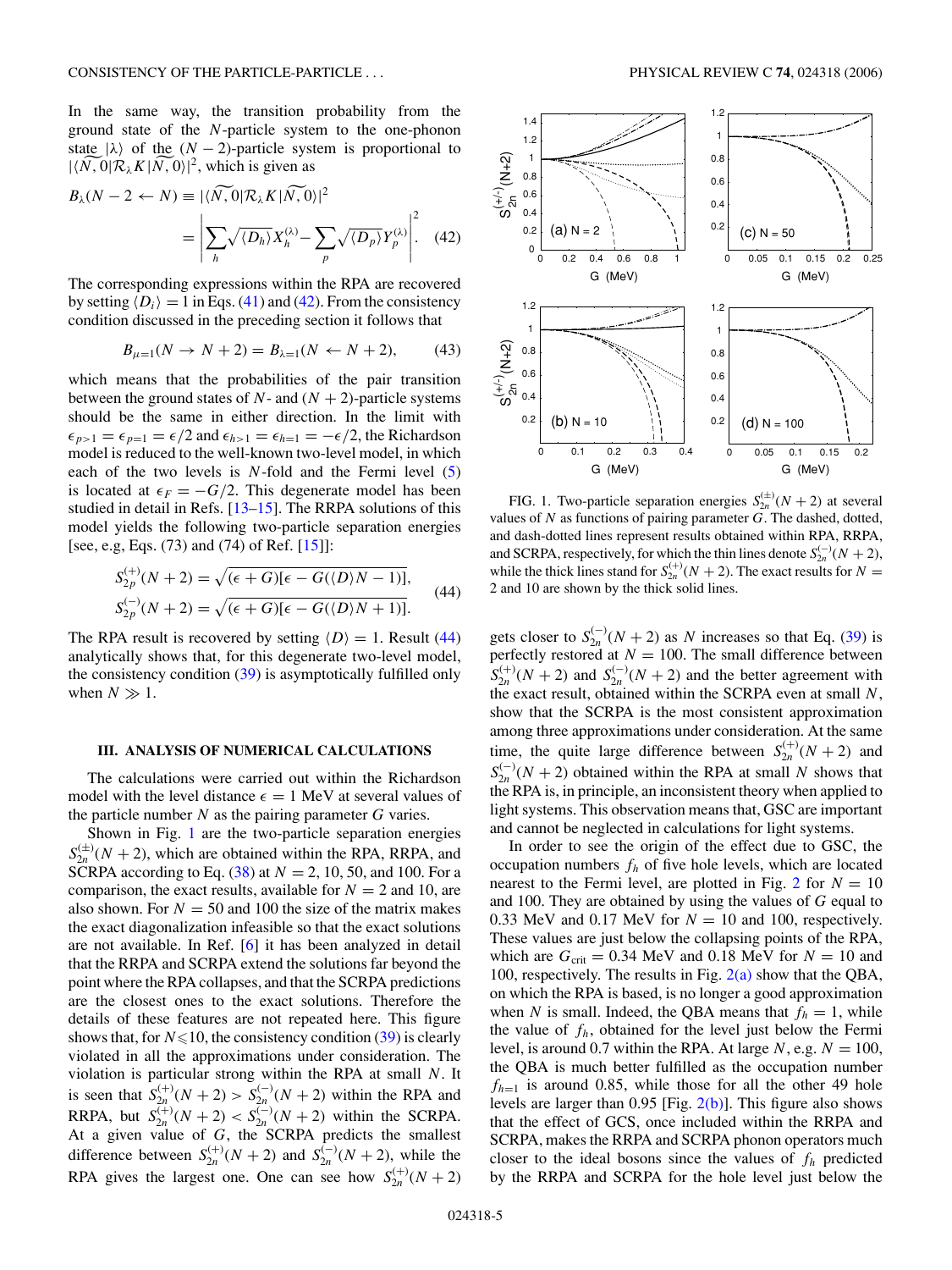<span id="page-5-0"></span>

FIG. 2. Occupation numbers *fh* of five hole levels nearest to the Fermi level  $(h = 1, \ldots, 5)$  for the systems with  $N = 10$  (a) and 100 (b). The open circles, squares, and full circles denote the RPA, RRPA, and SCRPA results, respectively. The triangles in (a) are the exact results. The dashed, dotted, dash-dotted, and solid lines connecting these discrete points are drawn to guide the eye. The results in (a) and (b) are obtained by using  $G = 0.33$  MeV and 0.17 MeV, respectively.

Fermi level are around 0.9 and 0.95, respectively, for  $N =$ 10, and larger than these values at larger *N*. The comparison of the occupation numbers predicted by the RPA, RRPA, and SCRPA again shows that the QBA is best satisfied within the SCRPA. It is interesting to notice that, while the SCRPA predicts a two-particle separation energy much closer to the exact value for  $N = 10$  as compared to the RPA [Fig. [1\(b\)\]](#page-4-0), the agreement between the SCRPA prediction and exact values for the occupation number  $f_{h=1}$  is not as good as that offered by the RRPA.

The pair-transition probabilities, shown in Fig. 3, increase with increasing *G* as one might expect. In a similar way as that for the two-particle separation energies, the condition [\(43\)](#page-4-0) is



FIG. 3. Squares of matrix elements corresponding to the pairtransition probabilities as functions of pairing parameter *G* at several values of *N*. The notations for dashed, dotted, and dash-dotted lines are as in Fig. [1.](#page-4-0) The thick and thin lines denote  $B_{\mu=1}(N \rightarrow N+2)$ and  $B_{\lambda=1}(N \leftarrow N+2)$ , respectively.

strongly violated within the RPA for small *N*. Combining the results on Figs. [1](#page-4-0) and 3, it is seen that for  $N \le 10$ , neither condition [\(39\)](#page-3-0) nor [\(43\)](#page-4-0) holds. Like the restoration of the consistency condition [\(39\)](#page-3-0) for two-particle separation energies, as *N* increases the condition [\(43\)](#page-4-0) for pair-transition probabilities is also gradually restored to become well-fulfilled at  $N = 100$ .

## **IV. CONCLUSIONS**

The present paper tested the consistency of the RPA, RRPA, and SCRPA within the Richardson model. The consistency condition under consideration here is the requirement that the two-particle separation energy  $S_{2n}^{(+)}(N+2)$  obtained as the energy of the first addition mode, which adds two particles to the *N*-particle system, should be the same as  $S_{2n}^{(-)}(N+2)$ obtained as the energy of the first removal mode, which removes two particles from the  $N + 2$ -particle system. The results of calculations show that this consistency condition is well fulfilled only for sufficiently large values of the particle number  $N \geq 50$  in the present model), i.e., in medium-mass and heavy systems. For light systems  $(N \le 10)$  it is found that, among the three approximations under consideration, the RPA, which has the largest deviation from the exact results at large *G*, strongly violates the consistency condition. The SCRPA agrees best with the exact solutions and also is the most consistent approximation in the sense that the abovementioned consistency condition is well satisfied already at  $N \geq 10$  even at *G* above the RPA collapsing point.

The results obtained in this test indicate that GSC beyond RPA becomes quite important in light systems, especially in the region close to the RPA collapsing point. They invalidate the QBA, which is assumed for the pair operators within the RPA. Therefore, in principle, the RPA predictions of the two-neutron separation energies in light neutron-rich nuclei cannot be reliable without taking the effect of GSC beyond RPA into account. From the three approximations considered in the present paper, the most consistent one, which includes this effect for light systems, turns out to be the SCRPA. Although the present test was conducted within a schematic model with doubly-fold equidistant levels, it is unlikely that this general conclusion on the inconsistency of the RPA would change when applied to realistic light nuclei. As a matter of fact, the recent calculations of the two-neutron separation energy  $S_{2n}$  in <sup>12,14</sup>Be by using the Gogny interaction have shown that the RRPA shifts the result by around  $14\%$  for  $^{12}$ Be, and the consistency condition  $(39)$  is not fulfilled  $(N = 10)$ for both the RPA and RRPA [\[16\]](#page-6-0). An easy way to see if the RPA needs to be renormalized is to estimate the occupation numbers [\(31\)](#page-3-0) using the backward-going amplitudes *Y* obtained within the RPA. If there is a strong deviation of  $f_p(f_h)$  from 0 (1), this means that the validity of the RPA is deteriorated. In the above-mentioned calculations for Be-isotopes e.g., the occupation number of the last occupied shell amounts to around 0.8 within the RPA, and increases to around 0.95 within the RRPA, showing the necessity of using the SCRPA, or at least the RRPA, instead of the RPA.